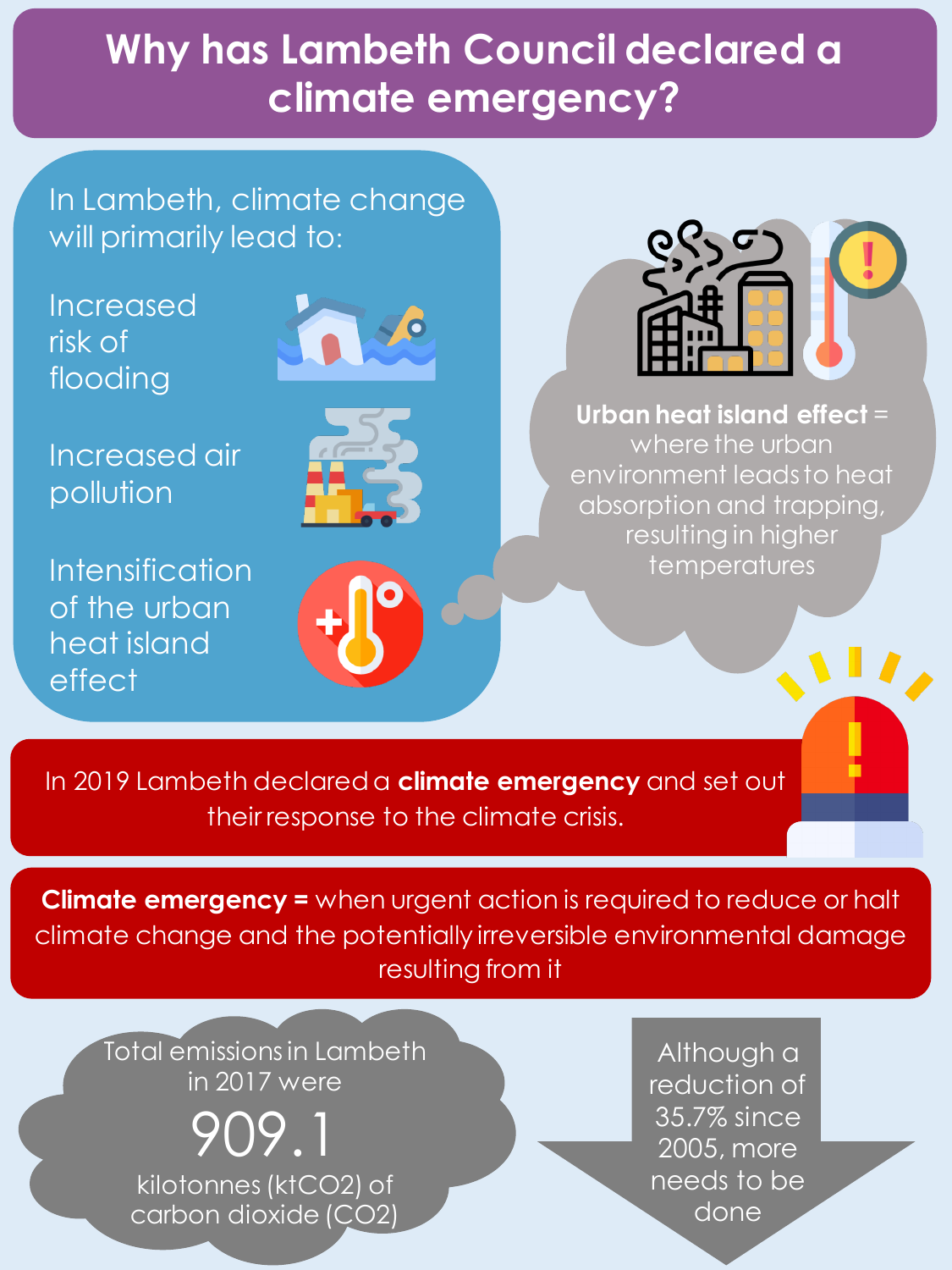### **How much is 909.1 kilotonnes of carbon dioxide?**

909.1 kilotonnes(ktCO2) of carbon dioxide (CO2)

Picture a football field, and then imagine a round balloon with one end lined up on the goal line and the other on the 10 yards line (almost by the penalty mark) – that is, a balloon with a diameter of 30 feet.

**If that balloon was filled with CO2, it would weigh about 1 ton; it would be a 1-ton CO2 balloon**

909.1 kilotonnes of carbon dioxide would be the same as **909,100 balloons** on that same football field.

Within a year or two, a little more than half of those CO2 balloons will be absorbed from the atmosphere into the ocean or trees.



Unfortunately, the rest of the balloons will hang around for a very long time. One hundred years from now there will still be almost half a football field of CO2 balloons left to overheat the earth.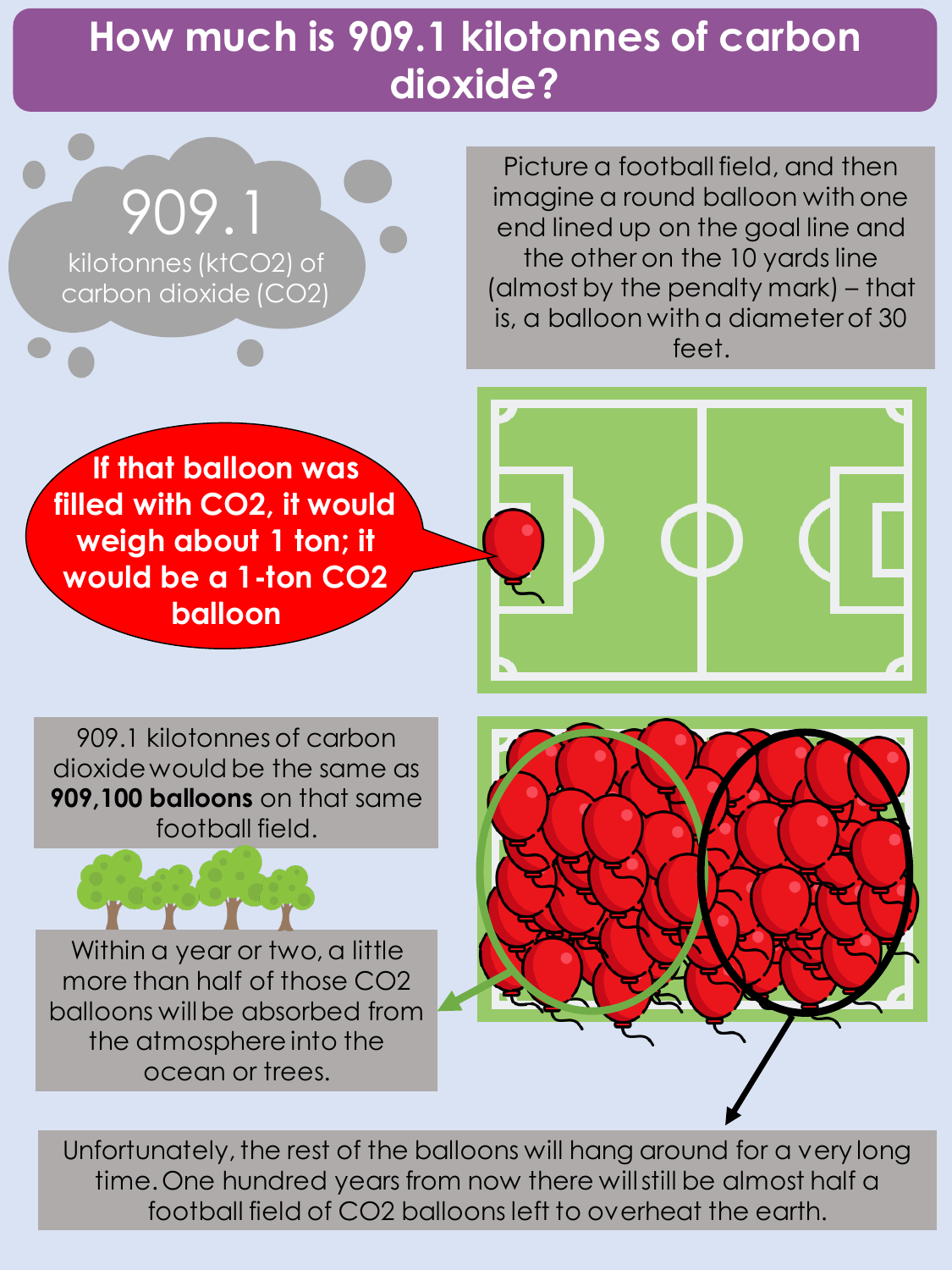### **Where do Lambeth's carbon emissions come from?**



**Emissions per person in Lambeth 2017**



**Lambeth has lower per capita emissions than the Greater London average (3.4 tonnes of CO2)**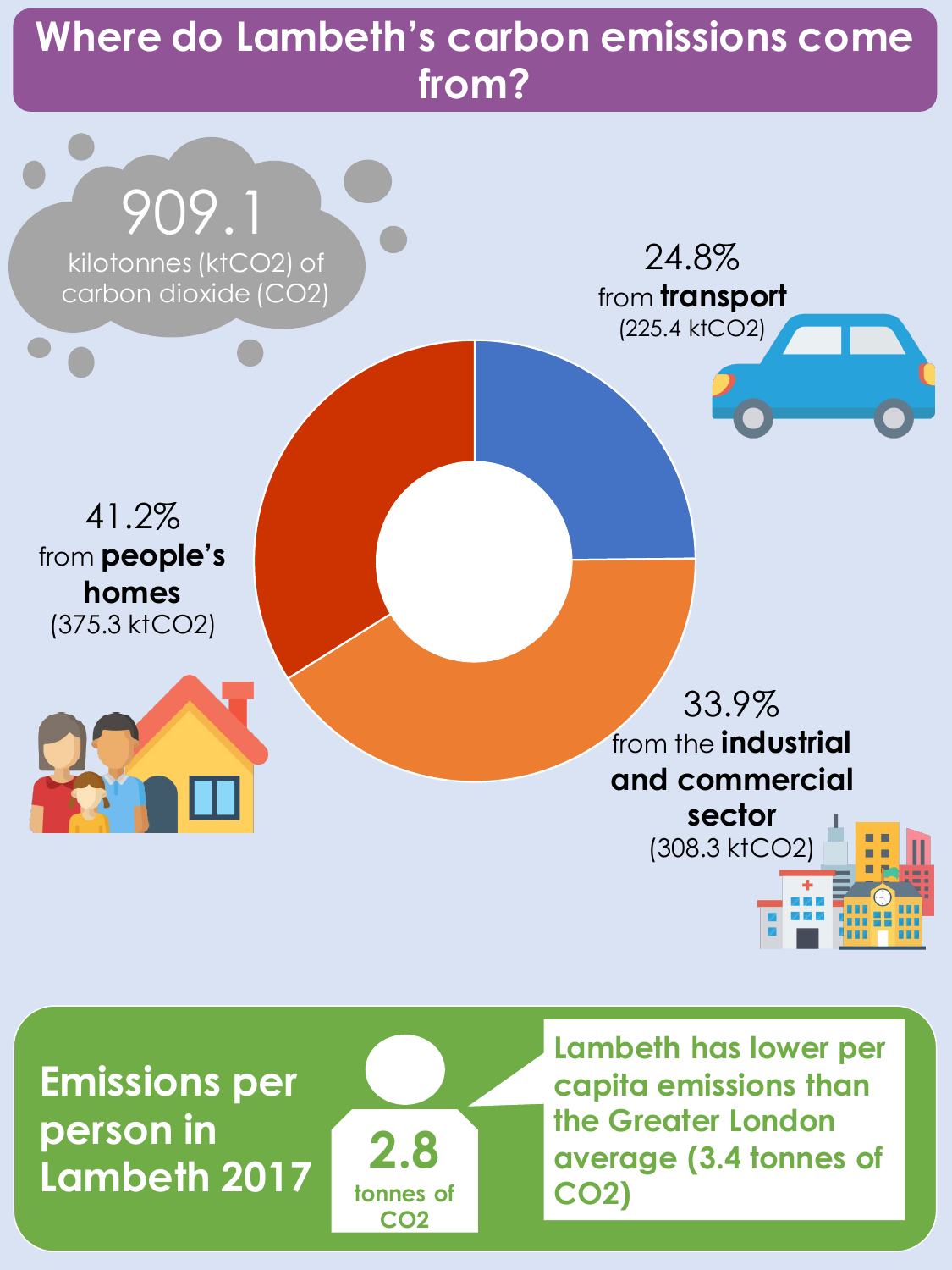### **Transport - How we get around**

24.8% of the borough's emissions come from road transport. Most of these emissions come from journeys in privatelyowned petrol cars.



### How do we get around in London?

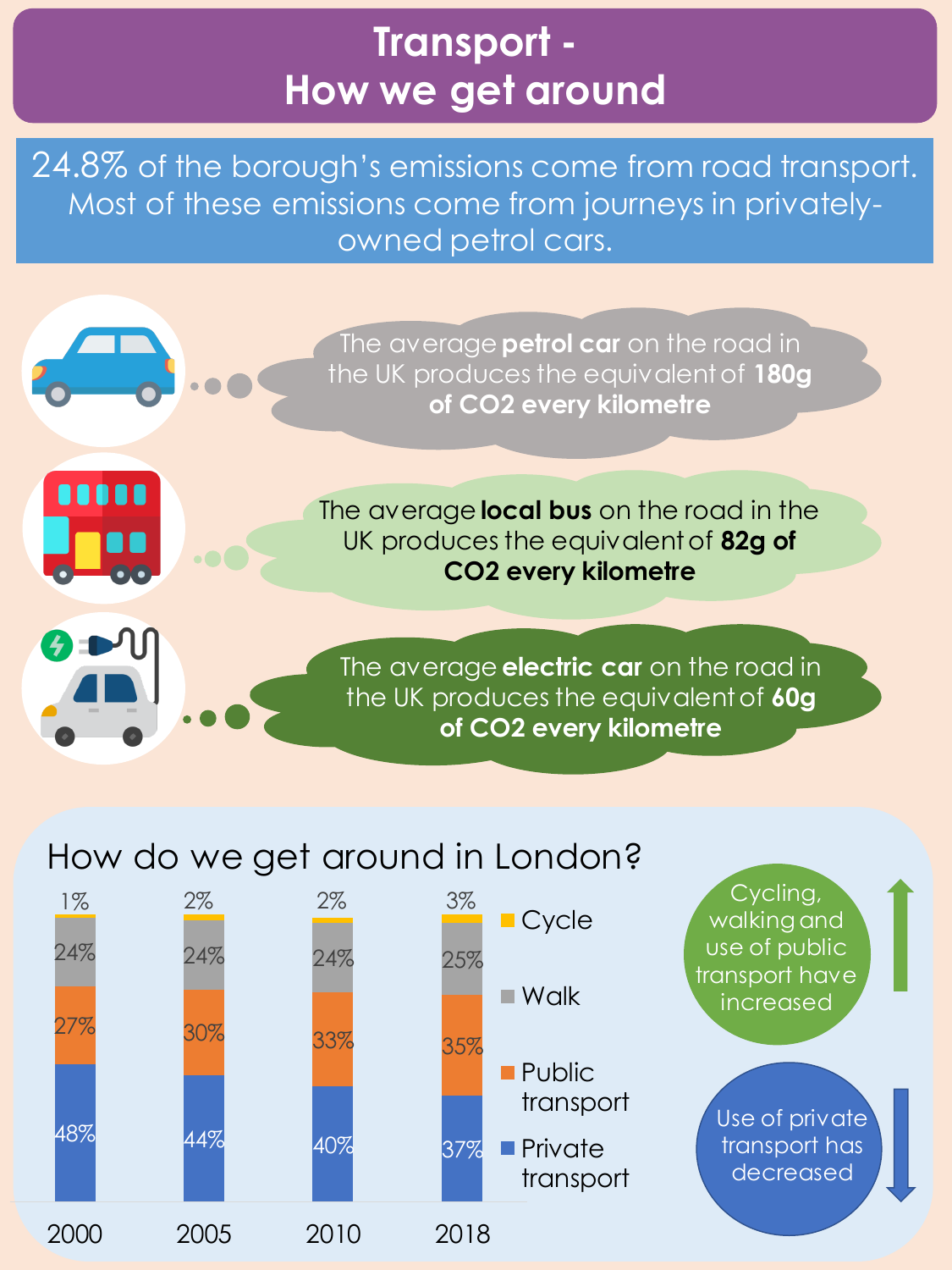### **Domestic sector – Our homes and how we live**

41.2% of the borough's emissions come from the domestic sector. This means the emissions from the energy we use in our homes to stay warm, cook, charge our appliances and keep the lights on.





Most of the carbon emissions from the homes we live in come from **the energy we use to heat our homes.**



A heat pump produces around **60 grams of CO2** per KWh delivered heat



Direct electric heating produces around **215 grams of CO2** per KWh delivered heat



Gas boilers produces around **215 grams of CO2** per KWh delivered heat



Coal produces around **630 grams of CO2** per KWh delivered heat

The average UK household uses **10,300 kWh per year** to heat their home

Gas boilers are the most common heating system in the UK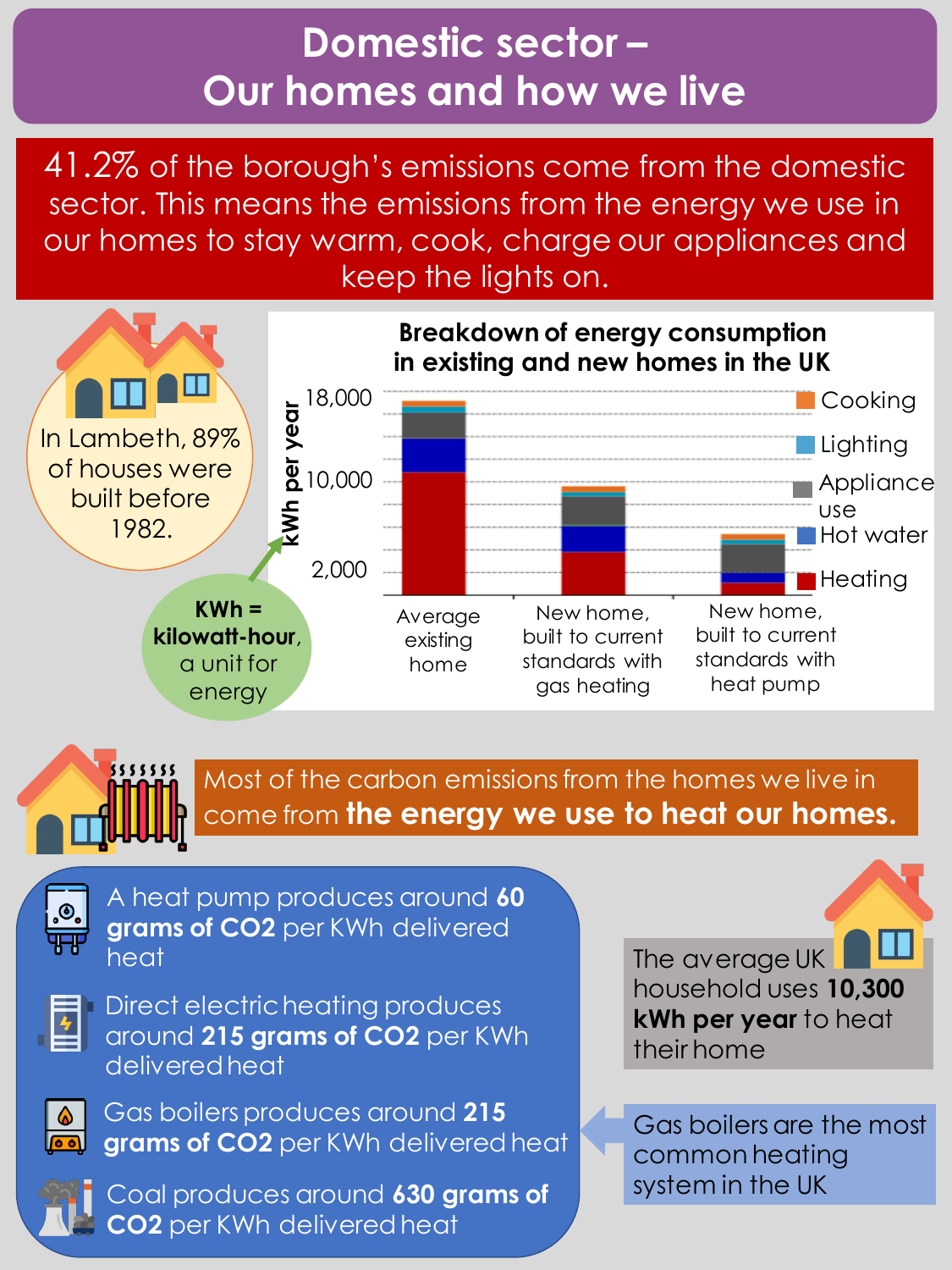## **Industrial and commercial sector – The energy used**



33.9% of the borough's emissions come from the industrial and commercial sector. These emissions largely come from the energy that businesses and industries use for production of goods and to heat their spaces, but also from refrigerators and air conditioning.

Emissions from industrial and commercial activity are created in similar ways to those in our own homes, only on a much larger scale, from:



Heating and cooling spaces



Energy used to produce goods or keep various appliances going, such as computers or medical equipment

#### **Did you know??**

It is estimated that the supermarket fridges consume around 1% of the UK's electricity – enough to power 800,000 homes.

Business travel

#### **What type of commercial activity is there in Lambeth?**



**2**

**3**

**Public administration** (for example various office based work)

**Education** (for example teaching and research)

**Health** (for example working in hospitals and GP surgeries)





These sectors employs around 55,000 people.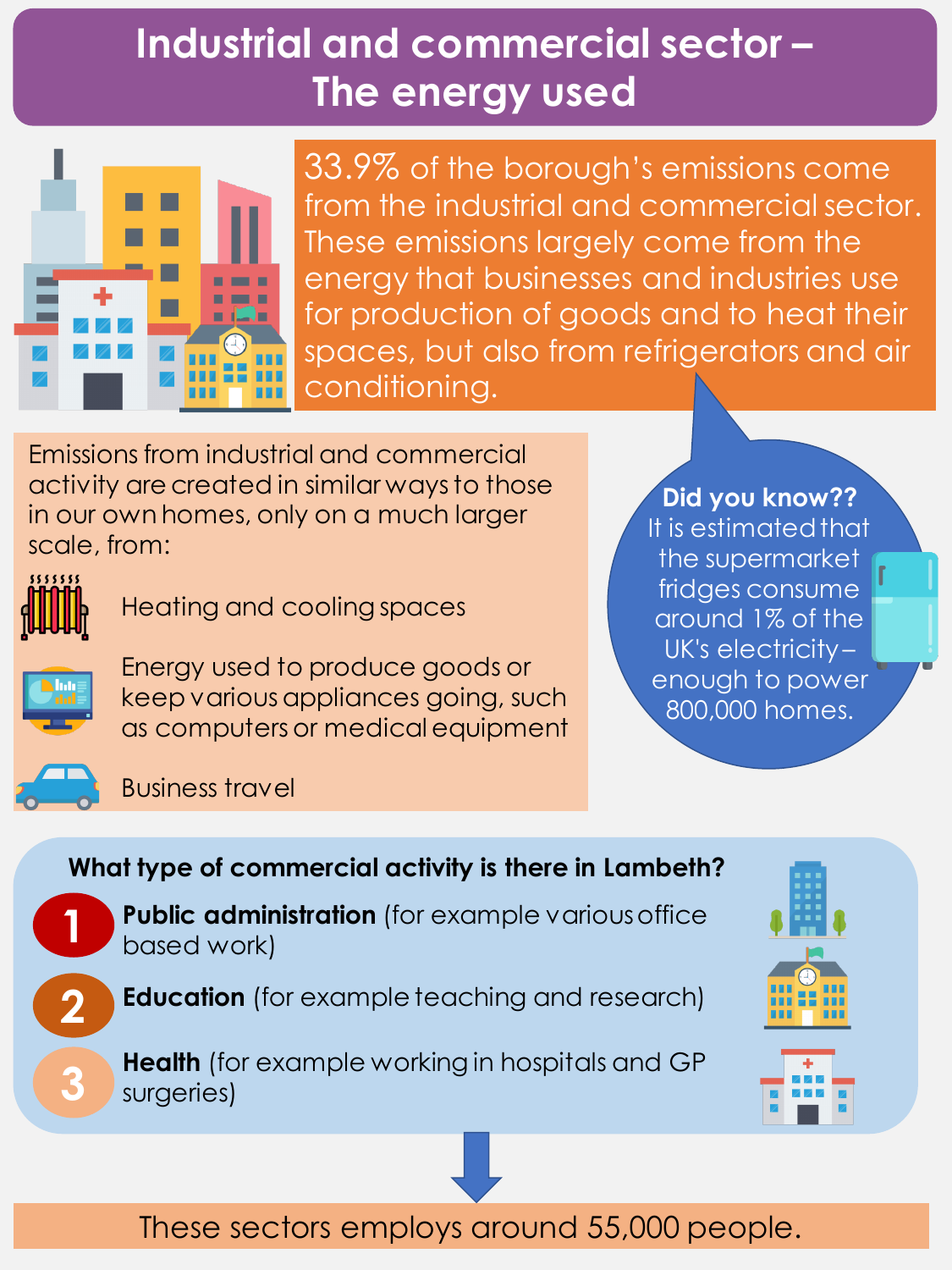# **Pathway to net zero 2030**

Lambeth Council has committed to reach **net zero by 2030.**

'Net zero' means that the amount of carbon dioxide that reaches the atmosphere is balanced out by the amount taken out of the atmosphere.



The amber line projects what will happen if we make significant reductions to Lambeth's emissions from road transport and the energy used in our homes, commercial and industrial buildings. This would be an improvement, but not enough to reach our target. To go further, the borough would need to invest in **offsetting programmes.** 

**Offsetting programmes** = programmes that help

remove carbon emissions from the atmosphere, for example solar power farms and tree planting.

The green line shows the reduction in carbon emissions that we would need to make in order to achieve our 2030 target.

**Achieving the carbon reduction necessary would require the council to work together with residents, businesses and other organisations.**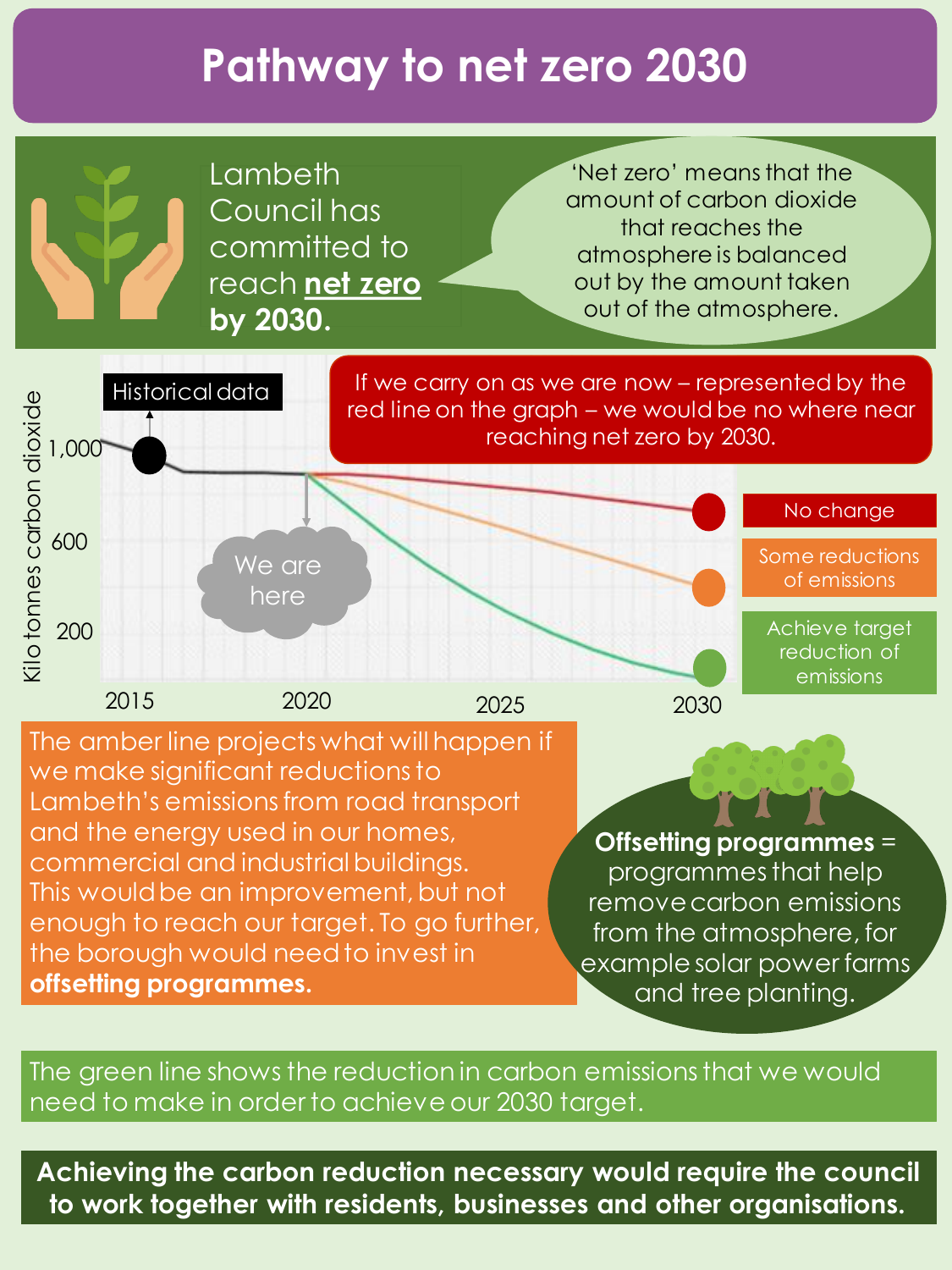## **What happens now?**

In 2019, Lambeth declared a climate emergency to set out their response to the climate crisis. It involved three key actions:



Adopt a carbon neutral target by 2030 for corporate emissions



Develop a carbon reduction plan to achieve this



Establish Lambeth Climate Assembly to develop the approach for carrying out the response



Lambeth Council has already adopted the target of being 'carbon neutral' as an organisation by 2030.

The carbon reduction plan and the climate assembly are tools to achieve this goal.



**Lambeth's carbon reduction plan** focuses just on making Lambeth Council operations carbon neutral - it only refers to the council's buildings and vehicles.

It doesn't describe how the borough as a whole will reach net zero.



Lambeth Council doesn't have the power to significantly reduce emissions across the borough on its own.

**The Lambeth Climate Assembly** will bring together residents to develop a collective response to the climate crisis which is about more than just the Council.